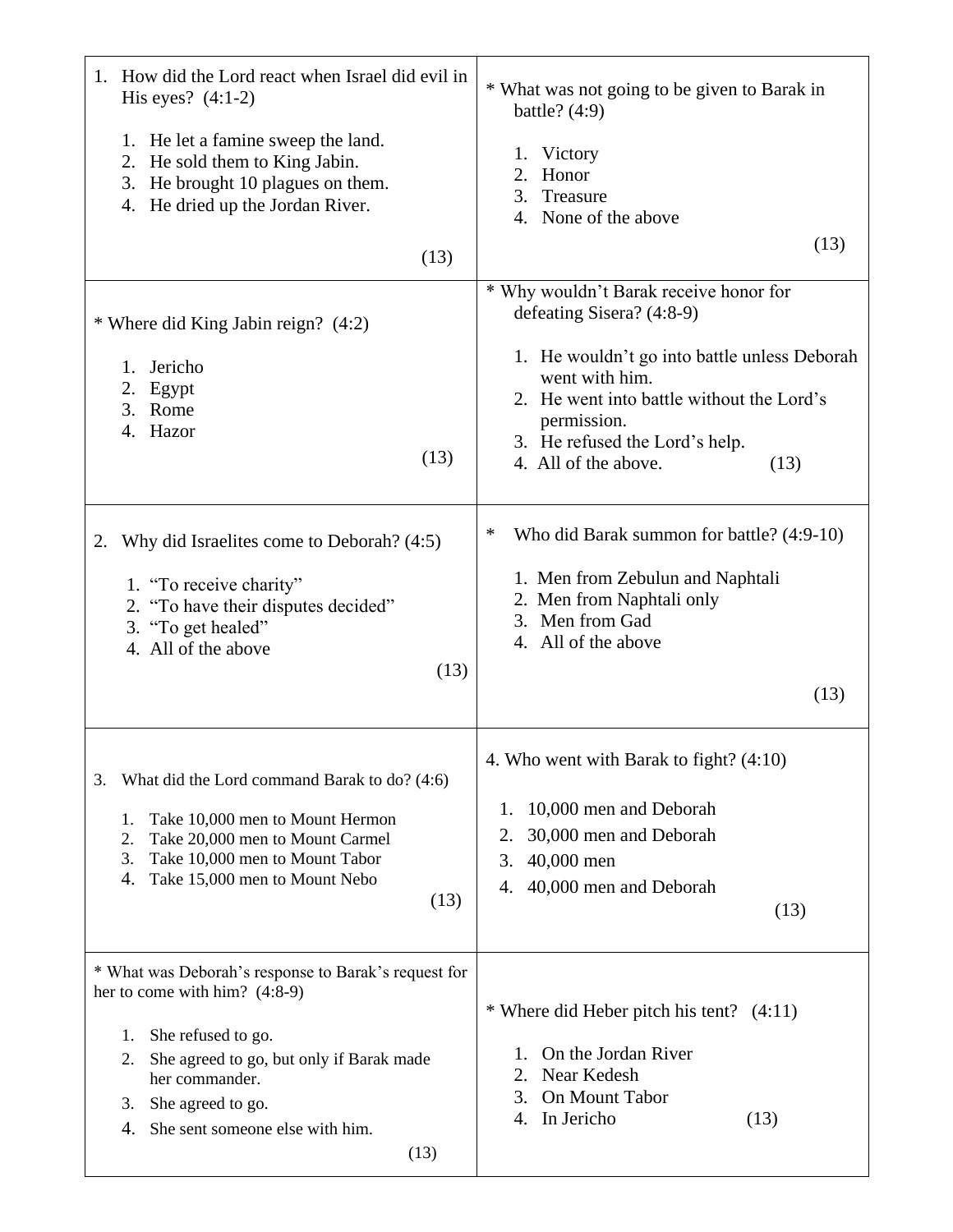| * What was not going to be given to Barak in<br>battle? $(4:9)$<br>Victory<br>1.<br>2. Honor<br>3.<br>Treasure<br>4. None of the above                                                       | How did the Lord react when Israel did evil in<br>1.<br>His eyes? $(4:1-2)$<br>1. He let a famine sweep the land.<br>2. He sold them to King Jabin.<br>3. He brought 10 plagues on them.<br>4. He dried up the Jordan River.                                      |
|----------------------------------------------------------------------------------------------------------------------------------------------------------------------------------------------|-------------------------------------------------------------------------------------------------------------------------------------------------------------------------------------------------------------------------------------------------------------------|
| (13)                                                                                                                                                                                         | (13)                                                                                                                                                                                                                                                              |
| * Why wouldn't Barak receive honor for<br>defeating Sisera? (4:8-9)                                                                                                                          | * Where did King Jabin reign? (4:2)                                                                                                                                                                                                                               |
| 1. He wouldn't go into battle unless<br>Deborah went with him.<br>2. He went into battle without the Lord's<br>permission.<br>3. He refused the Lord's help.<br>4. All of the above.<br>(13) | Jericho<br>1.<br>2. Egypt<br>3. Rome<br>4. Hazor<br>(13)                                                                                                                                                                                                          |
| ∗<br>Who did Barak summon for battle? (4:9-10)<br>1. Men from Zebulun and Naphtali<br>2. Men from Naphtali only<br>3. Men from Gad<br>4. All of the above<br>(13)                            | 2. Why did Israelites come to Deborah? (4:5)<br>1. "To receive charity"<br>2. "To have their disputes decided"<br>3. "To get healed"<br>4. All of the above<br>(13)                                                                                               |
| 4. Who went with Barak to fight? (4:10)<br>10,000 men and Deborah<br>1.<br>30,000 men and Deborah<br>2.<br>40,000 men<br>3.<br>40,000 men and Deborah<br>4.<br>(13)                          | What did the Lord command Barak to do? (4:6)<br>3.<br>Take 10,000 men to Mount Hermon<br>1.<br>Take 20,000 men to Mount Carmel<br>2.<br>Take 10,000 men to Mount Tabor<br>3.<br>Take 15,000 men to Mount Nebo<br>4.<br>(13)                                       |
| * Where did Heber pitch his tent? $(4:11)$<br>On the Jordan River<br>1.<br><b>Near Kedesh</b><br>2.<br>On Mount Tabor<br>3.<br>4. In Jericho<br>(13)                                         | * What was Deborah's response to Barak's request for<br>her to come with him? (4:8-9)<br>She refused to go.<br>1.<br>She agreed to go, but only if Barak made<br>2.<br>her commander.<br>She agreed to go.<br>3.<br>She sent someone else with him.<br>4.<br>(13) |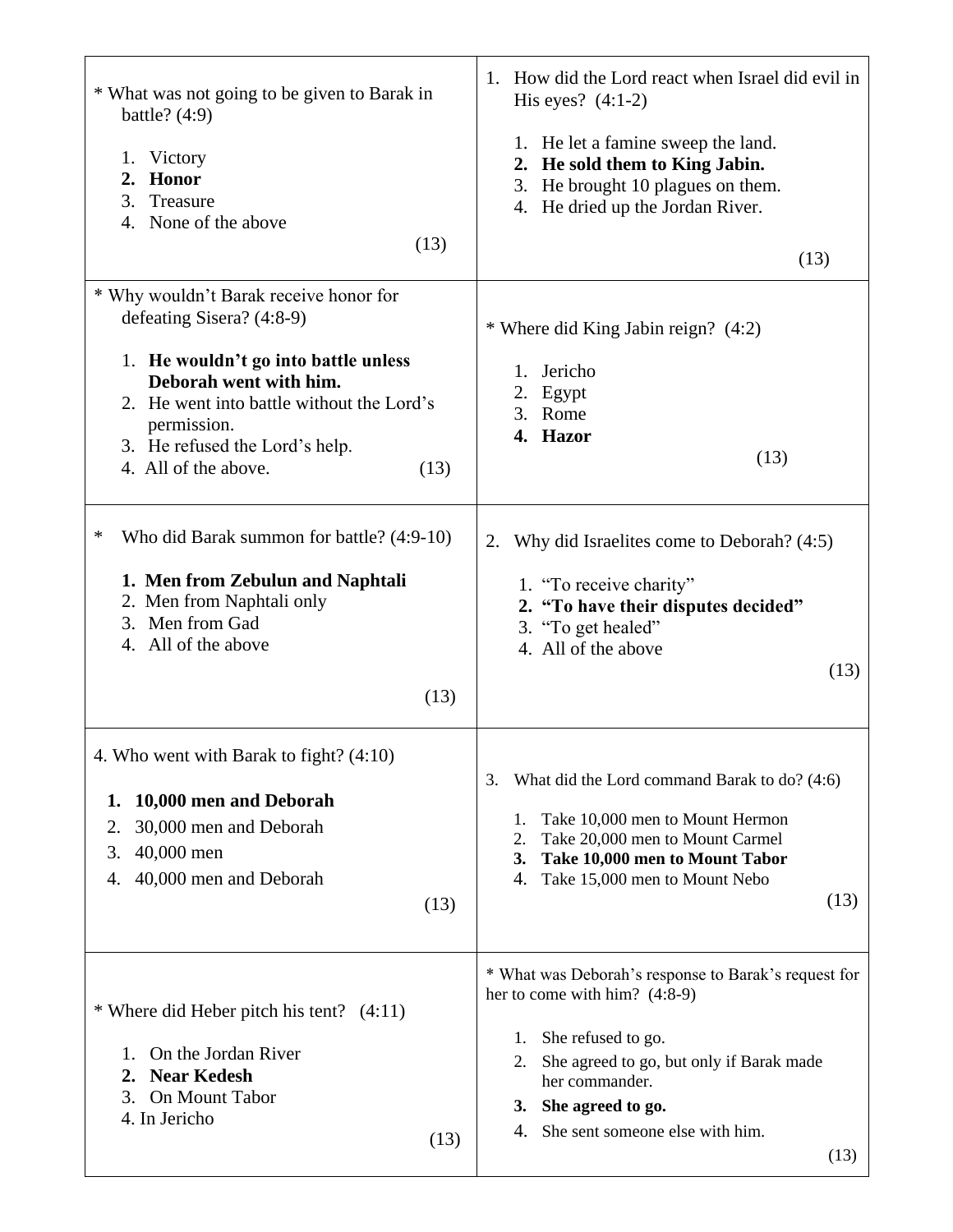| * What did Deborah say to Barak before battle? (4:14)                                                                                                                                                                   | 6. What happened after Sisera fell asleep? (4:21)                                                                                                                                                                                                         |
|-------------------------------------------------------------------------------------------------------------------------------------------------------------------------------------------------------------------------|-----------------------------------------------------------------------------------------------------------------------------------------------------------------------------------------------------------------------------------------------------------|
| 1. "Go! This is the day the LORD has given<br>Sisera into your hands.""<br>"The LORD has turned his face from you."<br>2.<br>"I pray that the LORD will bless and keep<br>3.<br>you."<br>All of the above<br>4.<br>(13) | 1. Jael told Barak where to find Sisera to kill<br>him.<br>Jael drove a tent peg through his temple.<br>2.<br>3. Sisera woke up and fled.<br>4. Sisera's army attacked the camp.                                                                          |
|                                                                                                                                                                                                                         | (13)                                                                                                                                                                                                                                                      |
| * What happened after Barak and his men went<br>down Mount Tabor? $(4:14-15)$                                                                                                                                           | * What happened on the day Sisera died?<br>(4:23)                                                                                                                                                                                                         |
| 1. "The LORD routed Sisera and all his<br>chariots and army by the sword."<br>2. "Sisera got down from his chariot."<br>Sisera "fled on foot".<br>3.<br>4. All of the above                                             | 1. God subdued Jabin.<br>All of Canaan turned to the Lord.<br>2.<br>3. Barak also died in battle.<br>4. Jael became the queen of Israel.                                                                                                                  |
| (13)                                                                                                                                                                                                                    | (13)                                                                                                                                                                                                                                                      |
| * How far did Barak pursue Sisera's chariots and<br>$army?$ (4:16)                                                                                                                                                      | 7. What happened directly after God subdued<br>Jabin? (4:23-24)                                                                                                                                                                                           |
| To Harosheth Haggoyim<br>1.<br>To Bethel<br>2.<br>3.<br>To Mount Hermon<br>To the Dead Sea<br>4.<br>(13)                                                                                                                | 1. "The Israelites were put into prison."<br>2. "The hand of the Israelites pressed harder<br>and harder against Jabin king of Canaan<br>until they destroyed him."<br>3. "Deborah left her position as leader."<br>"Deborah became queen."<br>4.<br>(13) |
| In whose tent did Sisera take refuge? $(4:17)$<br>∗                                                                                                                                                                     | * Finish this verse: "I know that you can"<br>(Job 42:2)                                                                                                                                                                                                  |
| Jael, wife of Heber the Kenite<br>1.<br>2.<br>Tamor, sister of Joshua<br>Rahab, the innkeeper<br>3.<br>All of the above<br>4.<br>(13)                                                                                   | 1. "save us with your awesome plans."<br>2. "do all things; no purpose of yours can<br>be thwarted."<br>3. "do everything and help us with this<br>situation."<br>4. "come up with a plan that will save us."<br>(13)                                     |
| 5. What did Jael say to Sisera? (4:18)                                                                                                                                                                                  |                                                                                                                                                                                                                                                           |
| 1. "Come, my lord, come right in. Don't be<br>afraid."<br>2. "Are you lost? May I help you find your<br>way?"<br>"Barak is not here."<br>3.<br>"You aren't supposed to be here.""<br>4.<br>(13)                         |                                                                                                                                                                                                                                                           |